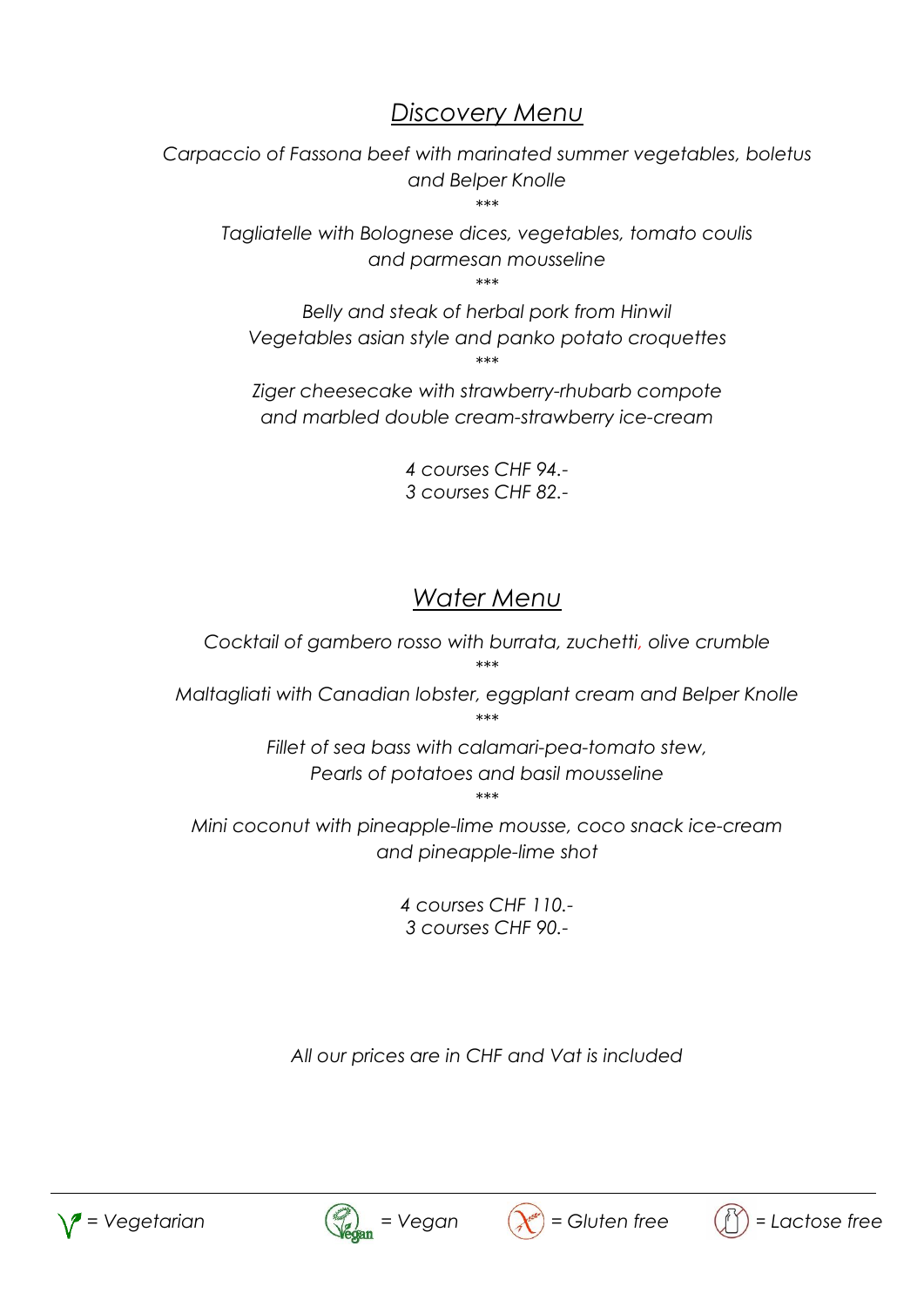#### *Riffelalp Menu*

*Traditional hand minced beef tartar with toast*

*\*\*\**

*Potato-leek cappuccino with smoked trout*

*\*\*\**

*Zurich style sliced veal Carrots and Rösti potatoes \*\*\**

*Opera almond biscuit with ganache of white chocolate and coffee, bitter chocolate mousse*

> *4 courses CHF 96.- 3 courses CHF 85.-*



*Vegan tartar \*\*\**

*Eliche di Gragnano with summer vegetable stew, mint, basil, and aromatised bread \*\*\**

*Grilled tofu with zucchini-tomato compote and yellow pepper coulis \*\*\**

*Fruit tartlet with white chocolate cream and raspberry sorbet*

*4 courses CHF 92.- 3 courses CHF 78.-*

*Origin of our meat and fish: Beef, veal, pork: Switzerland Swiss Alpine salmon: Switzerland Shrimps: Vietnam Lobster: Northwest Atlantic Gambero Rosso, sea bass, calamari: Mediterranean Sea Kingfish: Northeast Atlantic Tuna: Indian Ocean*

*Our staff will be happy to give you information on the effects that can trigger allergies or intolerances*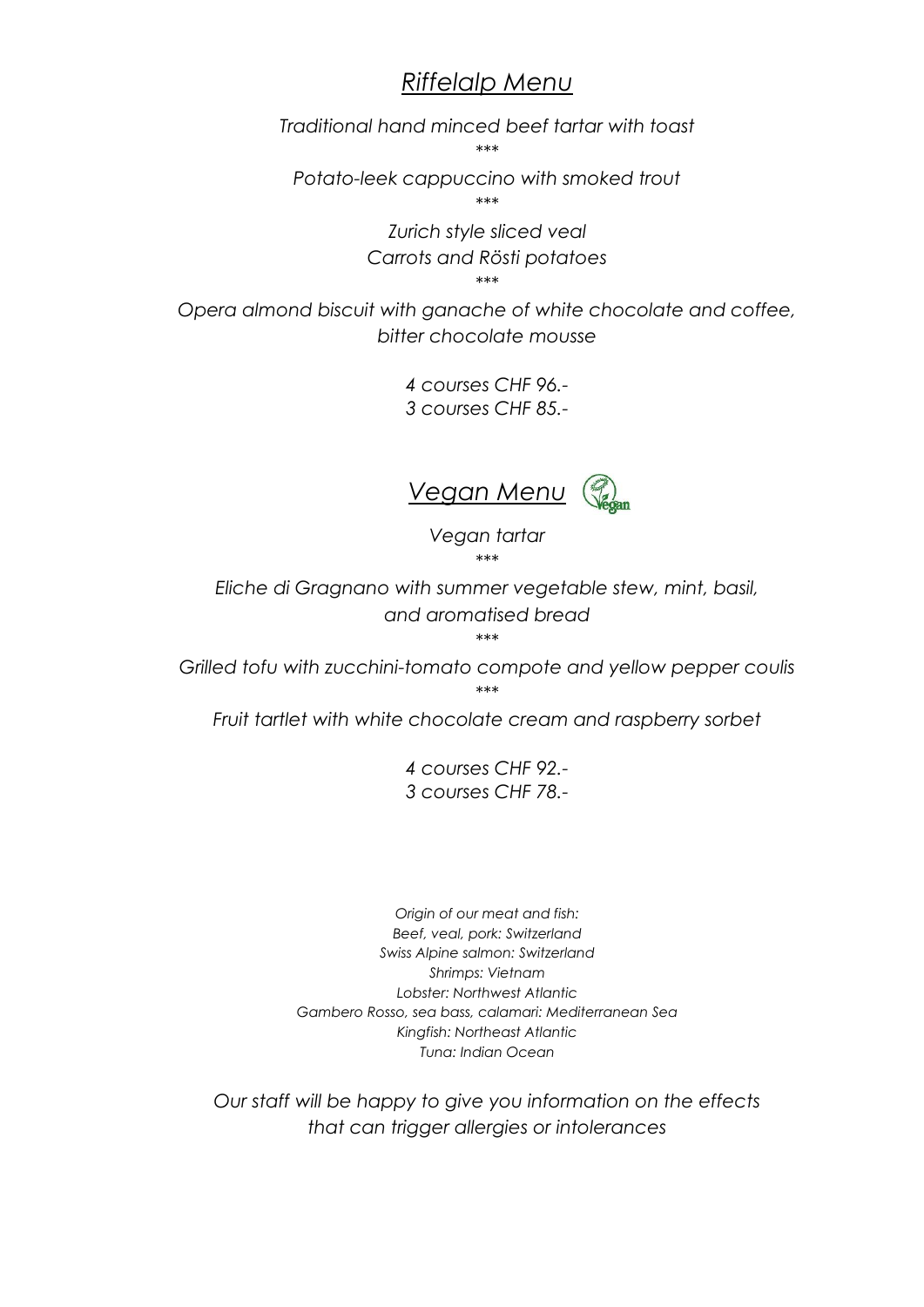# *Appetisers*

| Pumpkin seed tartlet, watermelon / sesame / soy / wasabi / miso                              |                  | $31 -$            |
|----------------------------------------------------------------------------------------------|------------------|-------------------|
| Gambero rosso, cocktail / burrata / zucchetti / olive crumble                                |                  | $36. -$           |
| Canadian lobster, alla catalana / bread fresella                                             |                  | $36. -$           |
| Tuna and Kingfish, sashimi / wasabi / lime granité                                           |                  | $31 -$            |
| Carpaccio, Fassona beef / marinated summer vegetables / boletus /<br><b>Belper Knolle</b>    |                  | $31 -$            |
| Traditional beef tartar, hand minced fillet of beef / toast                                  | 120 gr<br>180 gr | $38. -$<br>$52 -$ |
| Buffet of salad $\sqrt{\ }$                                                                  |                  | $16. -$           |
| Soups                                                                                        |                  |                   |
| <b>Tomato</b> , burrata / basil $\sqrt{\phantom{a}}$                                         |                  | $16. -$           |
| Potato-leek cappuccino, smoked trout / cream                                                 |                  | $16.-$            |
| Beef consommé, boletus-passatelli                                                            |                  | $16. -$           |
| Paste and risotto                                                                            |                  |                   |
| <b>Ravioli</b> , salsiccia 2222m / Riffelalp cow / mountain cheese sauce /<br>apple mostarda |                  | $28 - 735 -$      |
| Tagliatelle, Bolognese dices / vegetables / tomato coulis /<br>parmesan mousseline           |                  | $28 - 735$ .      |
| Maltagliati, canadian lobster / eggplant-ricotta cream / Belper Knolle                       |                  | $29 - 136 -$      |
| <b>Spaghetti,</b> Datterini tomatoes / fried eggplant / burrata $\sqrt{\ }$                  |                  | $26 - 132 -$      |
| Spaghetti aglio olio peperoncino, parmesan cream / flavoured bread $\sqrt{\ }$               |                  | $26 - 732 -$      |
| Carnaroli risotto, tomato essence / Ziger cheese / Taggiasca olives / basil                  |                  | $26 - 132 -$      |





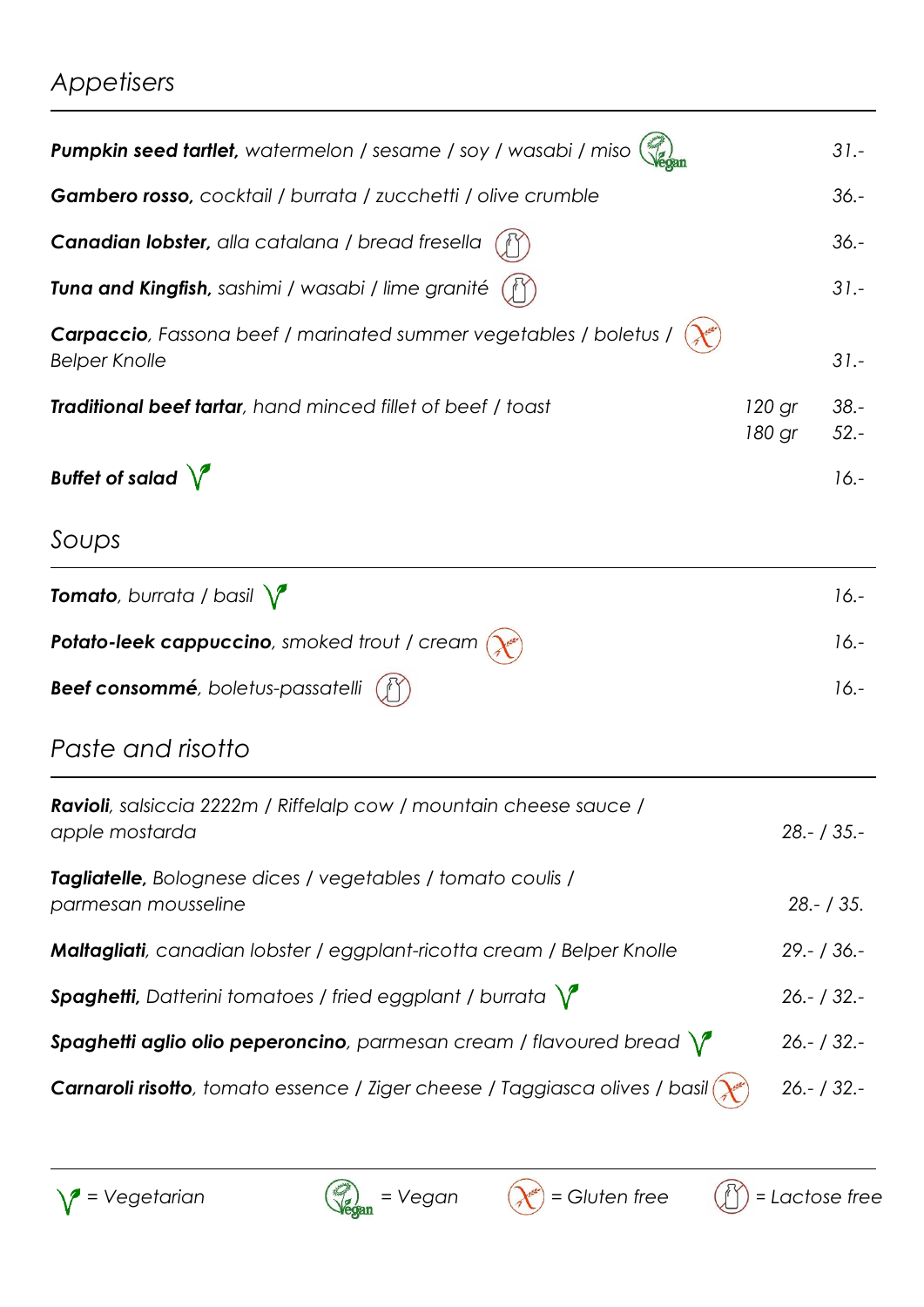# *Vegan*

| <b>Vegan tartar</b> , eggplant / tartar spices / french fries $\left(\begin{matrix} 0 \\ 0 \end{matrix}\right)$                                                                                                                                                                                                                                    | $32 -$       |
|----------------------------------------------------------------------------------------------------------------------------------------------------------------------------------------------------------------------------------------------------------------------------------------------------------------------------------------------------|--------------|
| <b>Eliche di Gragnano</b> , summer vegetable stew / mint / basil / $\binom{22}{\binom{22}{\binom{22}{\binom{22}{\binom{22}{\binom{22}{\binom{22}{\binom{22}{\binom{22}{\binom{22}{\binom{22}{\binom{22}{\binom{22}{\binom{22}{\binom{22}{\binom{22}{\binom{22}{\binom{22}{\binom{22}{\binom{22}{\binom{22}{\binom{22}{\binom{2$<br>flavoured bread | $26 - 132 -$ |
| Tofu, grilled / tomato compote/ Zucchetti / yellow pepper coulis $\binom{2}{\log n}$                                                                                                                                                                                                                                                               | $33 -$       |
| Vegan burger, french fries (                                                                                                                                                                                                                                                                                                                       | $36. -$      |

*Fish*

| Swiss Alpine salmon, cream cheese / lime / sautéed cauliflower<br>pomegranate                                               | $46. -$ |
|-----------------------------------------------------------------------------------------------------------------------------|---------|
| Fillet of perch of Raron, pan-fried / sage butter / spinach / boiled potatoes                                               | $48. -$ |
| Fillet of sea bass, calamari-pea-tomato stew / potato pearls /<br>basil mousseline                                          | $52 -$  |
| <b>Tuna</b> , olive earth / lemon / eggplant / pesto-cavatelli                                                              | $52 -$  |
| <b>Jumbo shrimps</b> , beer dough / curry mayonnaise / fried zucchini / sweet potato $\begin{pmatrix} 1 \\ 1 \end{pmatrix}$ | $48. -$ |

# *Meat*

| <b>Belly and steak of herbal pork from Hinwil</b> , vegetables asian style /<br>panko potato croquette  | $46. -$ |
|---------------------------------------------------------------------------------------------------------|---------|
| <b>Steak and ribs of veal,</b> chanterelles / spinach / mashed potatoes $\left(\lambda^{\alpha}\right)$ | $52 -$  |
| <b>Fillet of beef</b> , pan-fried / three pepper sauce / sautéed vegetables /<br>fried potato slices    | $64. -$ |
| <b>Sliced veal</b> , sautéed / mushrooms / cream / carrots / Rösti potatoes                             | $52 -$  |
| Veal escalope Vienna style, cranberries / carrots / french fries                                        | 52.-    |

# *Cheese*

| <b>Mountain cheese, Staffelalp, Riffelalp, Ziger</b> | $14. -$ |
|------------------------------------------------------|---------|
| Jumi cheese plate                                    | $14. -$ |





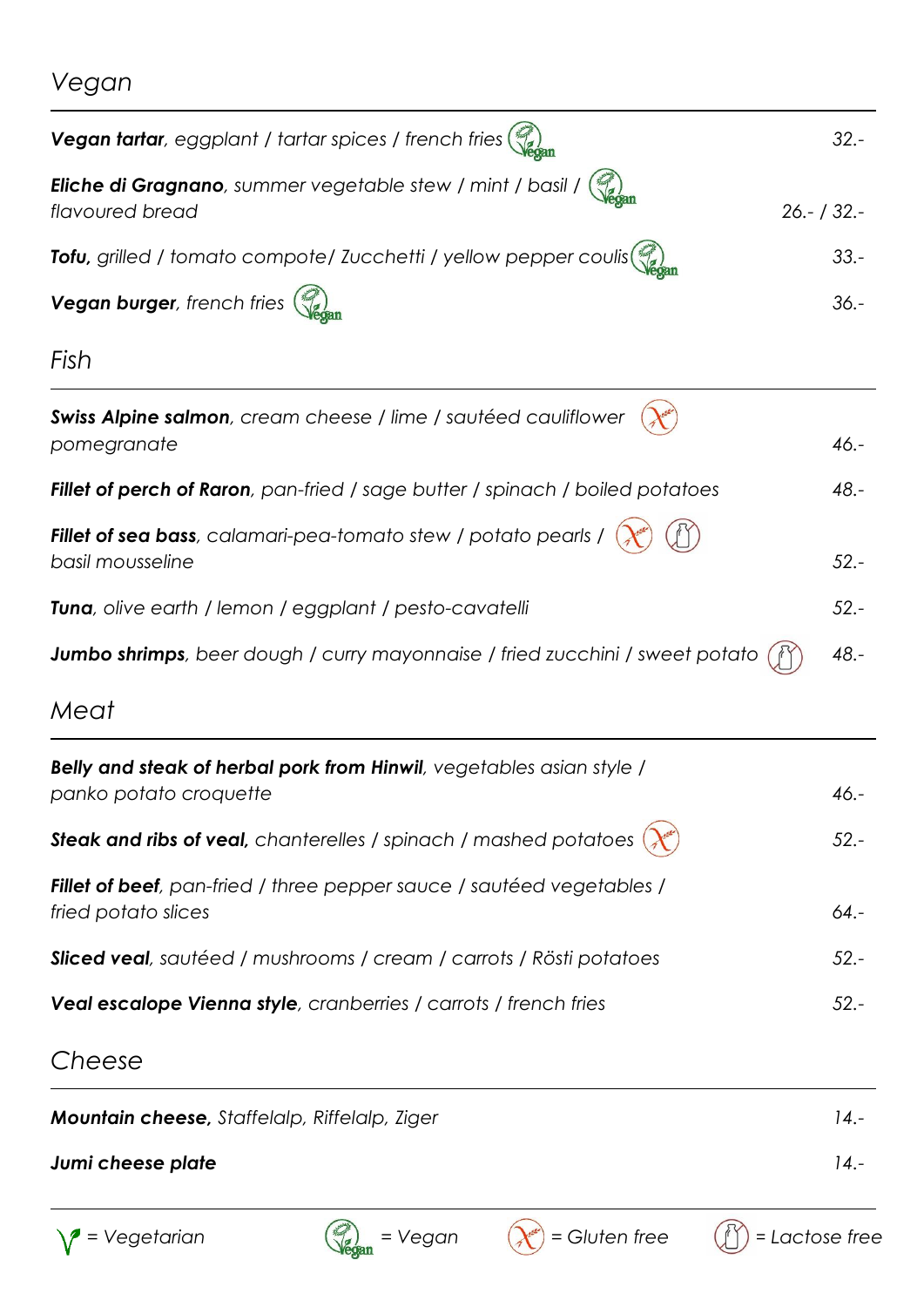### *Desserts*

| <b>Opera</b> , almond biscuit / ganache of white chocolate and coffee /<br>bitter chocolate mousse     | 16.-    |
|--------------------------------------------------------------------------------------------------------|---------|
| <b>Mini coconut</b> , pineapple-lime mousse / coco snack ice-cream / $(\chi^*)$<br>pineapple-lime shot | $16. -$ |
| Ziger cheesecake, Strawberry-rhubarb compote /<br>marbled double cream-strawberry ice-cream            | $16.-$  |
| <b>fruit tartlet</b> , white chocolate cream / raspberry sorbet $\binom{m}{k}$                         | $16. -$ |

# *Homemade ice-cream and sorbets*

*Ice-cream: vanilla / stracciatella / chocolate / coffee / fior di latte / double cream / coco snacks / marbled double cream-strawberry / hazelnut-praline / Toblerone-milk / honey* 

| Vegan and lactose free ice-cream: Vanilla / chocolate (i) (Segan |  |  |
|------------------------------------------------------------------|--|--|
|------------------------------------------------------------------|--|--|

| Sorbets: lemon / strawberry /mango / banana-passion fruit / raspberry-hibiscus (f) (a) |              |
|----------------------------------------------------------------------------------------|--------------|
| per scoop<br>whipped cream                                                             | 3.50<br>1.50 |
|                                                                                        |              |

### *Coupes*

| <b>Ice-coffee</b> , coffee ice-cream / vanilla ice-cream / espresso / cream                                                         | 9.50   |
|-------------------------------------------------------------------------------------------------------------------------------------|--------|
| <b>Coupe exotic</b> , mango sorbet / banana-passion fruit sorbet / exotic fruits                                                    | 10.50  |
| <b>Coupe Piemonte,</b> hazelnut-praline ice-cream / double cream ice-cream /<br>cacao-hazelnut crumble / hazelnut liqueur           | 10.50  |
| <b>Coupe Toblerone</b> , Toblerone-milk ice-cream / honey ice-cream / chocolate sauce /<br>cereal crisp / almond Florentine / cream | 10.50  |
| Coupe Blumen, raspberry-hibiscus sorbet / vanilla ice-cream / almond crumble /<br>rose-milk foam / crispy petals                    | 10.50  |
| <b>Coupe Denmark</b> , vanilla ice-cream / chocolate sauce / cream                                                                  | 10.50  |
| <b>Bananasplit</b> , vanilla ice-cream / chocolate ice-cream / banana<br>chocolate sauce / cream                                    | 10.50  |
| <b>Milkshake</b>                                                                                                                    | $8. -$ |